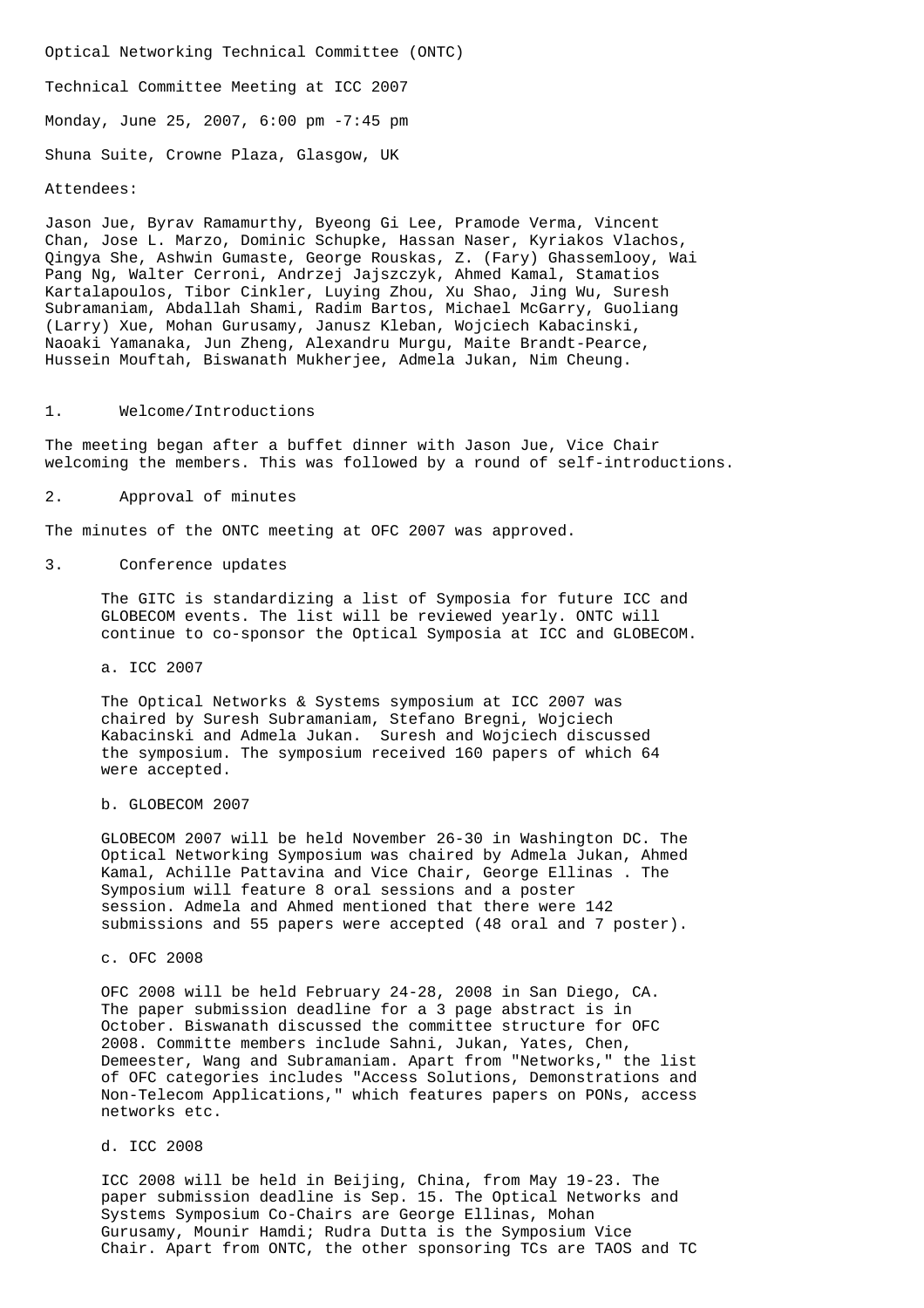CSR.

e. Globecom 2008

 GLOBECOM 2008 will be held November 30- 4 December, 2008 in New Orleans, LA, U.S.A. ONTC will co-sponsor an Optical Networks and Systems Symposium with Rudra Dutta and Fabio Neri (Co-Chairs) and others.

f. ICC 2009

 ICC 2009 will be held June 14-18 in Dresden, Germany. Dominic Schupke will be a Co-chair of the Optical Symposium.

g. GLOBECOM 2009

GLOBECOM 2009 will be held in Honolulu, Hawaii.

h. ICC 2010

ICC 2010 will be held in Cape Town, South Africa.

4. Other conferences and workshops a. ONDM 2007

> ONDM was held in Athens, Greece on May 29-31, 2007. ONDM had over 100 papers submitted and less than 50 were accepted. George Ellinas and Kyriakos were on the TPC this year. Admela and Tibor spoke about the ONDM history.

b. ONDM 2008

 ONDM 2008 will be held in Catalonia, Spain, March 12-14, 2008. Admelas serves as the TPC chair. The paper submissions are due in October.

c. ICTON

 The International Conference on Transparent Optical Networks (ICTON) features topics such as optical network, resilience and physical layer. ICTON 2008 will be held June 22-26, 2008 in Athens, Greece.

d. Accessnets 2007

 Accessnets will be held August 21-23, 2007 in Ottawa, Canada. It covers access technologies. The acceptance rate was about 45%. Jun Zheng served as General Chair and Ashwin as a TPC Co-chair.

e. ICCCN 2007

 ICCCN 2007 will be held August 13-16 in Honolulu, Hawaii. Byrav served as a TPC Vice Chair. Galen Sasaki and Vinod Vokkarane served as Optical track co-chairs.

 The conference will feature Distinguished invited talks by Biswanath Muherjee and Vincent Chan.

f. Broadnets 2007

 Broadnets 2007 will be held September 10-14 in Raleigh, North Carolina. George Rouskas and Ioannis were General Co-chairs. Ibrahim Habib and Mario Pickavet were TPC Co-chairs for the Optical Symposium. The Workshop on OBS will be held as part of Broadnets 2007. Several invited talks and panels were planned.

g. ANTS 2007

 The 1st International Symposium on Advanced Networks and Telecommunication Systems will be held Dec 17-18 in Bombay (Mumbai) India. Biswanath and Ashwin serve as General Co-chairs. Nasir Ghani and Mohan serve as TPC Co-chairs.

h. HPSR 2008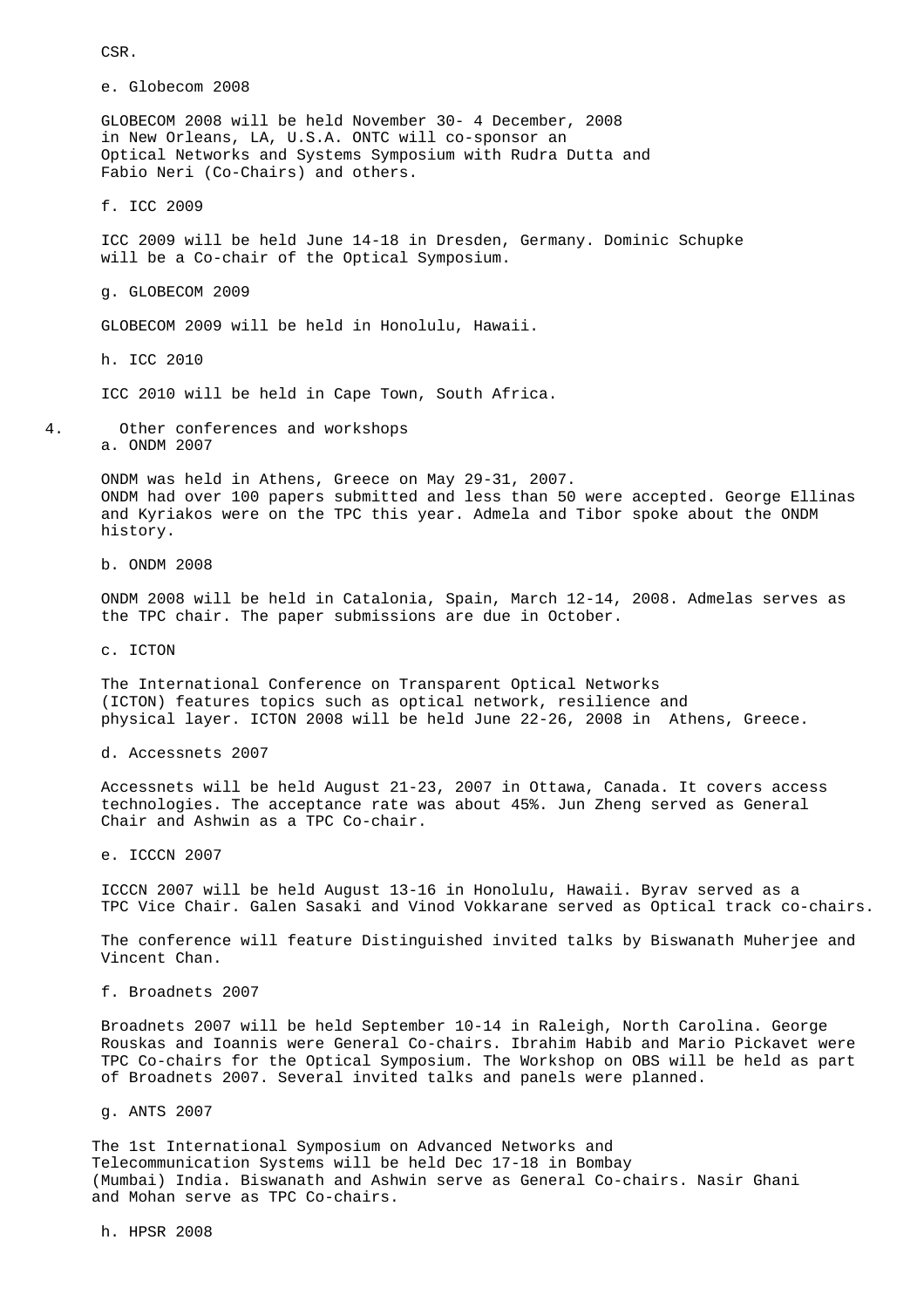HPSR 2008 will be held in Beijing, China during May 15-17 (the week before ICC 2008). Guoliang Xue serves as a General Co-chair and Naoaki Yamanaka serves as a TPC Co-chair.

i. Broadnets 2008

 Broadnets 2008 will be held in London, U.K. in September 2008. Byrav serves as a General Co-chair and Piet Demeester as a TPC Co-chair (Optical track).

j. HSN 2007

 The High Speed Networks workshop was held on May 13, 2007 in conjunction with IEEE INFOCOM in Anchorage, Alaska. Nasir Ghani and Byrav served as TPC Co-chairs. ONTC is a co-sponsor of this workshop with TCHSN.

k. FON 2007

 FON 2007 will be held with OECC/IOOC in July 2007. Kein-ichi Kitayama is one of the organizers.

l. ECOC 2007

ECOC 2007 will be held in September 2007 in Berlin, Germany.

6. Standards forums activities (IETF, OIF, ITU/T1, GGF)

 Nim Cheung spoke about the FiWi or Fiber/Wireless IEEE standards activities. ONTC members were encouraged to communicate with Alex Gelman (Director, Standards, Comsoc) on optical standards activities.

7. Publications

a. JSAC OCN

 Vincent Chan spoke about JSAC OCN. A phase-1 proposal to make JSAC OCN into a stand-alone journal is due in September. This will be followed by a phase-2 to IEEE Communications Board. Apart from Comsoc, other interested organizations may include LEOS and OSA. There was a discussion about whether JSAC OCN should be a paper journal (with a show of hands in support). Other items discussed include page limit (7-8 pages), paper submissions and review process.

b. Communications magazine OCS

 Andrzej Jajszczyk serves as Senior Technical Editor. For the Optical Communications Series, the editors are Hideo Kuwahara (Fujitsu) and Jim Theodoras (Cisco). A separate supplement, as OCS was in the past, was treated by SCI as a separate journal (for indexing purposes).

 IEEE Applications and Practice, an Online Magazine which is a supplement to IEEE Communications Magazine has started recently.

c. Elsevier OSN

 George Rouskas (Editor in Chief) welcomed contributions to the journal. George also spoke about an upcoming book on Traffic grooming (George, Ahmed and Rudra Dutta are co-editors).

 Admela Jukan is a co-editor of a special issue on "Optical IP for Quad Play Services." The paper submission deadline is August 30, 2007.

8. Web site

 Byrav mentioned that all the meeting agenda and minutes are available on the ONTC website. The mailing list has 351 subscribers and allows posting by members only and limits attachment sizes.